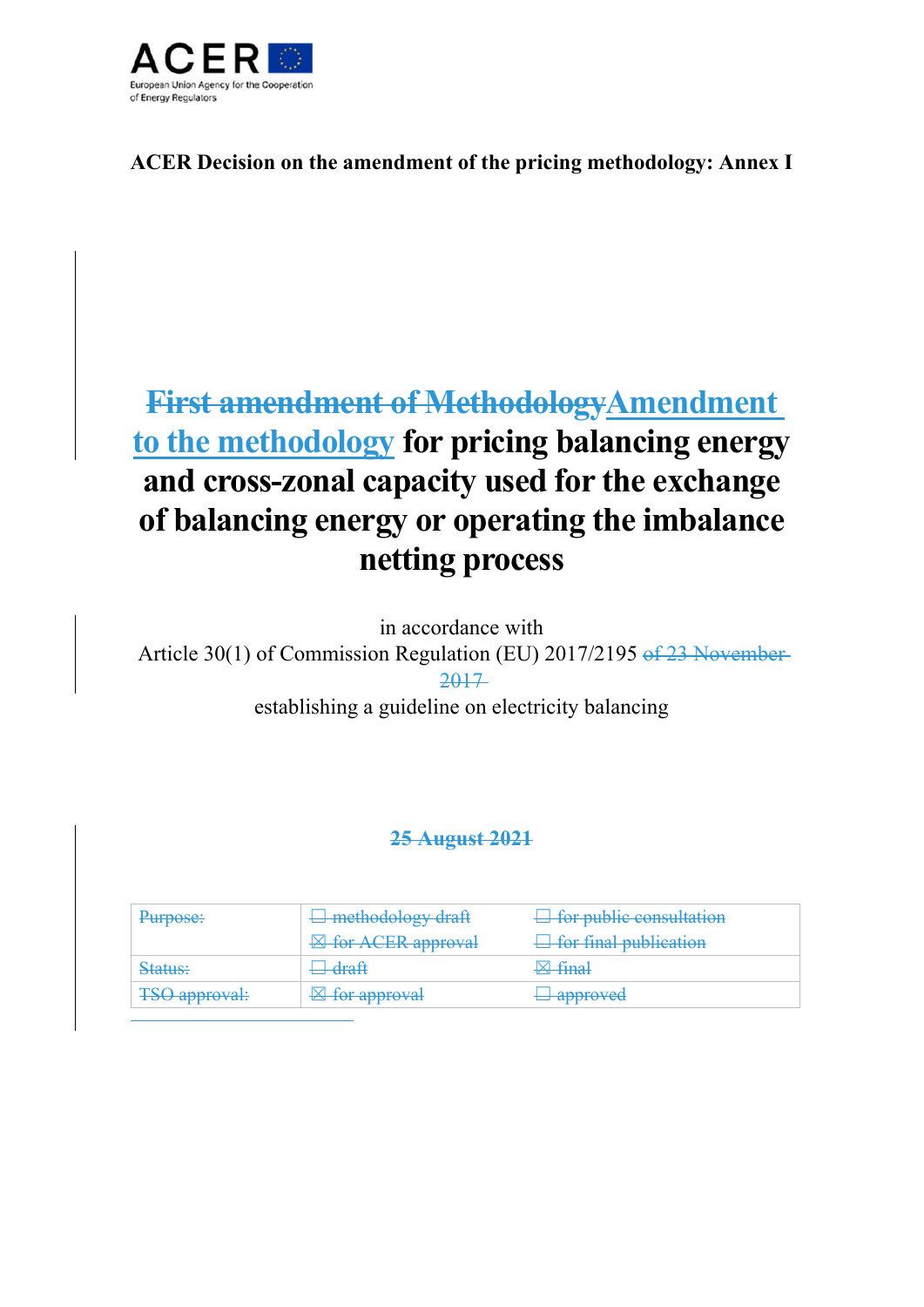All TSOs, taking into account the following:

 $\overline{a}$ 

**25 February 2022** 

2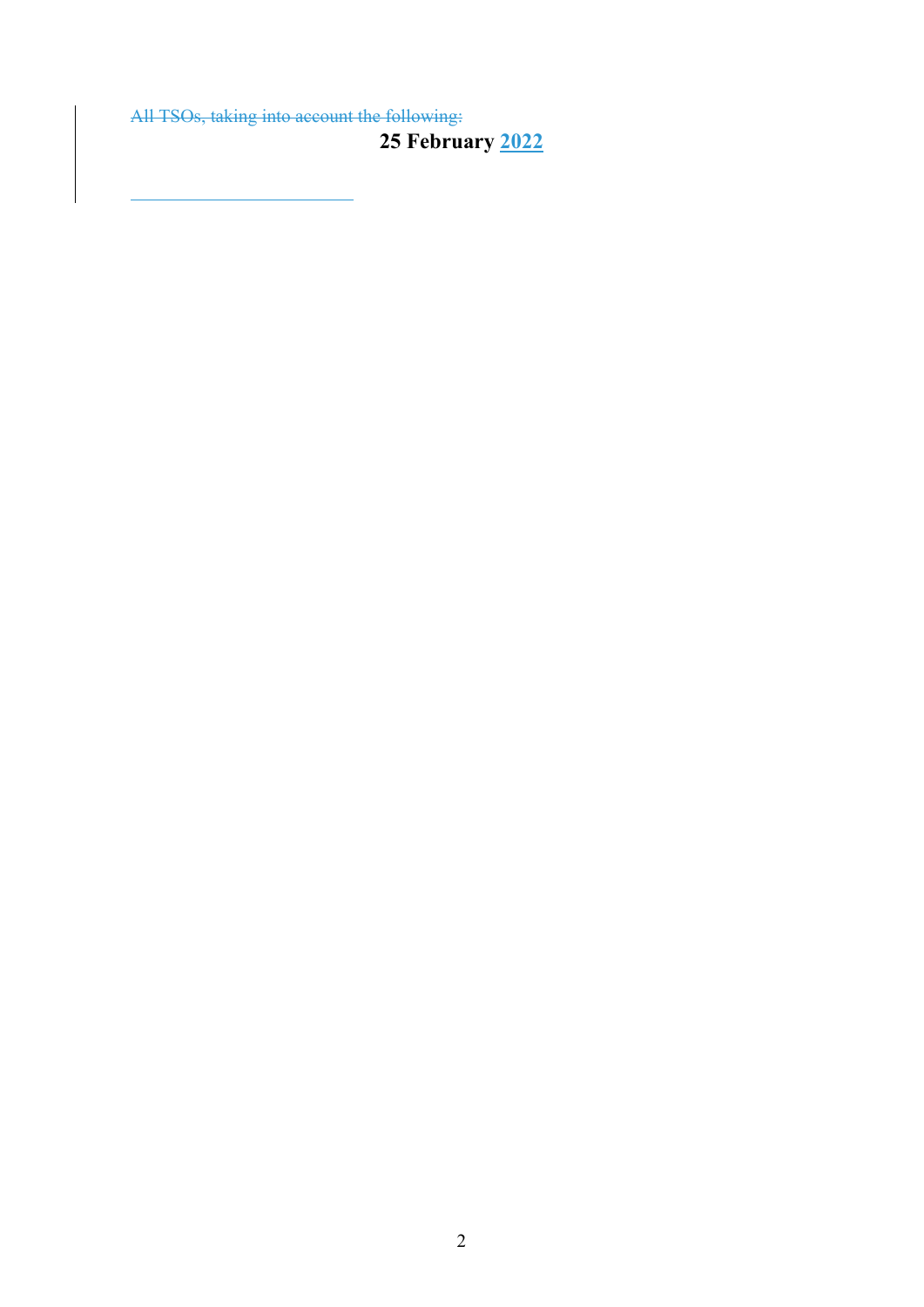#### **Whereas**

- (1) This document provides an amendment to the Methodologymethodology for pricing balancing energy and cross-zonal capacity used for the exchange of balancing energy or operating the imbalance netting process in accordance with Article 30(1) of Commission Regulation (EU) 2017/2195 of 23 November 2017 establishing a guideline on electricity balancing  $(H')$  EB Regulation") following the Regulation' approved by ACER decision 01-/2020 of 24 January 2020 ('pricing methodology'). This amendment is hereafter referred to as the 'amendment to the pricing methodology'.
- (2) European TSOs strongly support the European target model for integrated balancing energy markets, especially the implementation and Go-live of the platforms for the exchange of balancing energy, and see significant advantages resulting from it. However, due to developments and observations on balancing energy markets across Europe, all TSOs identified that technical price limits are needed for the efficient functioning of the market. Therefore, all TSOs consider it necessary to introduce the proposed amendment of the Pricing Methodology, namely an adjustment of the technical price limits and thus the maximum and minimum balancing energy prices.
- (3) The amended Pricing Methodology contributes to the objective of an efficient functioning of the market set out in Article 30(2) of the EB Regulation and to the objectives set out in Article 3 EB Regulation. In particular, by
	- (a) fostering effective competition, non-discrimination and transparency in balancing markets (Article 3(1)(a) EB Regulation) as an appropriate reduction of the maximum balancing energy price and an appropriate increase of the minimum balancing energy price do not have a negative effect on participation of Balancing service providers and thus competition and liquidity of the market. The establishment of integrated balancing energy markets across borders on the one hand promotes competition and on the other hand bears the risk of cross-border spill over of exaggerated high balancing energy prices. Introducing appropriately adjusted maximum and minimum balancing energy prices limits the identified fundamental risks of integrated balancing energy markets to a reasonable level while the benefits remain. Balancing energy auctions as foreseen by EB Regulation do not necessarily provide an incentive for truthful bidding. Applying marginal pricing may therefore result in exaggerated balancing energy bids leading at least to inefficiencies in the balancing energy market causing distorted imbalance settlement prices.
	- (b) enhancing efficiency of balancing as well as efficiency of European and national balancing markets (Article 3(1)(b) EB Regulation) by setting maximum and minimum balancing energy prices according to technical and economic assessments and evaluations (as high as necessary and as low as possible). Additionally, appropriate maximum and minimum balancing energy prices can prevent that price spikes uncorrelated with the real-time situation (price spike not caused by a natural, but by an artificial scarcity situation) generate distortive and exaggerated imbalance settlement prices that may induce financial risks for the balancing responsible parties, which they cannot escape even by best planning and forecasting to minimize their imbalances.
	- (c) integrating balancing markets and promoting the possibilities for exchanges of balancing services while contributing to operational security (Article 3(1)(c) EB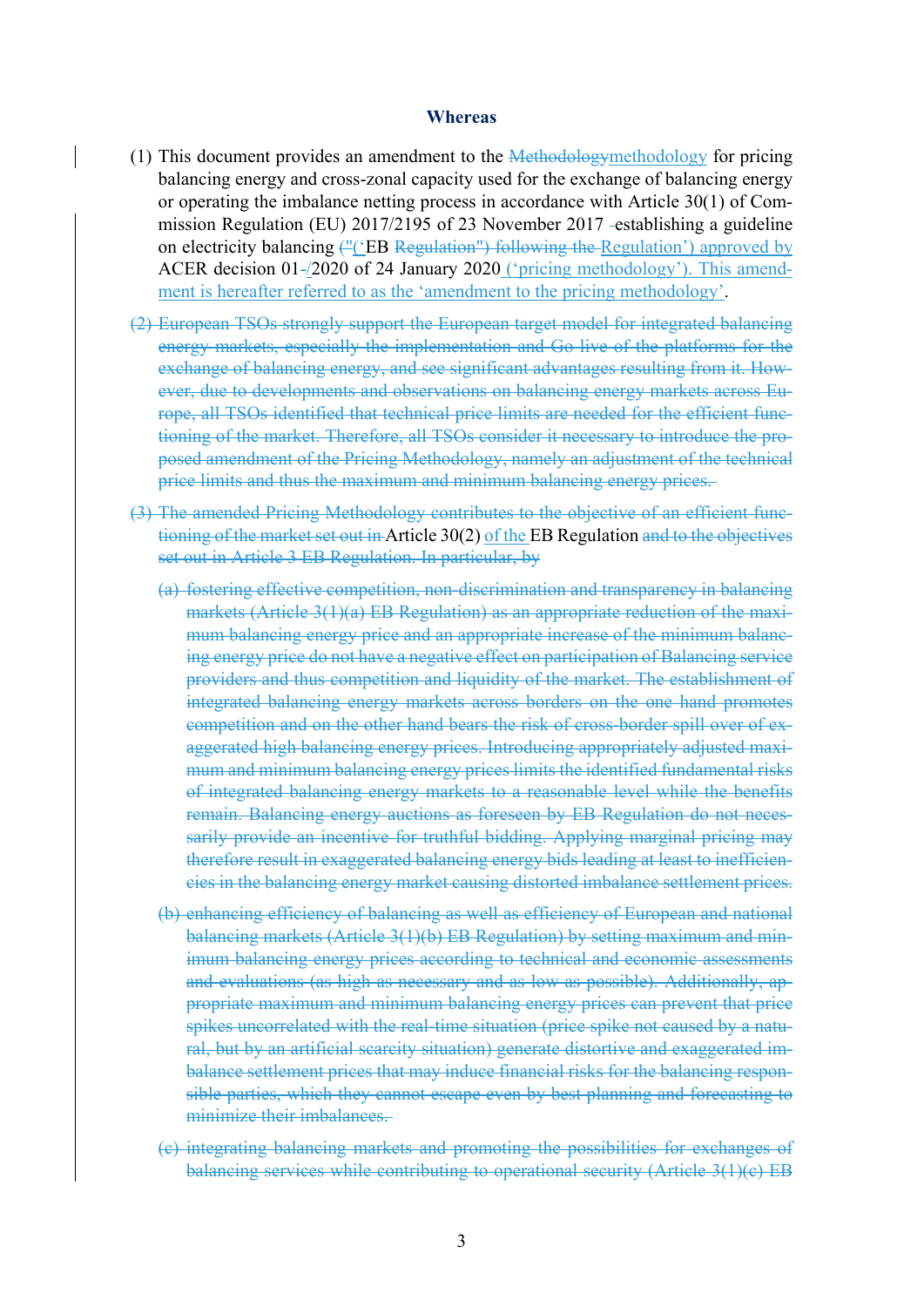Regulation) as appropriate maximum and minimum balancing energy prices reduce the financial risks for balancing responsible parties resulting from the crossborder activation of balancing energy bids to a suitable leveland does not limit free price formation.

(d) contributing to the efficient long-term operation and development of the electricity transmission system and electricity sector in the Union while facilitating the efficient and consistent functioning of day-ahead, intraday and balancing markets (Article 3(1)(d) EB Regulation) as adjusted maximum and minimum balancing energy prices reduce the financial risks of balancing responsible parties resulting from the cross-border activation of balancing energy bids under the given conditions to a suitable level. These financial risks of balancing responsible parties mainly result from inefficiencies that are associated with the integrated balancing energy market not being mature from the beginning as many TSOs opted for a derogation delaying their accession to the FRR balancing energy platforms. Additionally, the simultaneous national implementation of the EB Regulation target market design, which is necessary to connect to the balancing platforms, results in significant changes of the existing local market designs. This leads to transitory effects significantly increasing the probability for materialisation of high price spikes uncorrelated with the real-time situation (artificial scarcity situations). This would result in distortive incentives as frequent exaggerated high imbalance settlement prices may lead to increasing market entry and investment barriers and thus prevent the foreseen development of the electricity transmission system and electricity sector in the Union.

Furthermore, all TSOs consider that the proposed level of maximum and minimum balancing energy prices does not limit the efficient and consistent functioning of the balancing markets as energy bids above the proposed maximum balancing energy price hardly never occurred in the current local balancing energy markets. Taking additionally into account that the price level of balancing energy bids under a pay-as-cleared scheme is in theory below the price level of balancing energy bids under a pay-as-bid scheme, all TSOs consider that the proposed maximum balancing energy price does not interfere with the balancing energy market.

(e) ensuring that the procurement of balancing services is fair, objective, transparent and market-based, avoids undue barriers to entry for new entrants, fosters the liquidity of balancing markets while preventing undue distortions within the internal market in electricity (Article 3(1)(e) EB Regulation). Price spikes uncorrelated with the real-time situation may result from transitory effects and an immature market. The probability of materialisation of these is even higher in the beginning of the balancing energy platforms as already elaborated in (3)(d). This may result in artificial scarcity situations becoming apparent in price spikes uncorrelated with the real-time situation. In consequence, balancing responsible parties will be charged with unusual and exaggerated high imbalance settlement prices. The internal market in electricity must be prevented from these undue distortions. Therefore, all TSOs consider adjusting the maximum and minimum balancing energy prices as a suitable measure that accordingly can reduce the aforementioned risks. This ensures a fair, objective, transparent and market-based procurement of balancing services and avoids undue barriers for the market entry of balancing responsible parties and investments into renewables and thus fosters the competition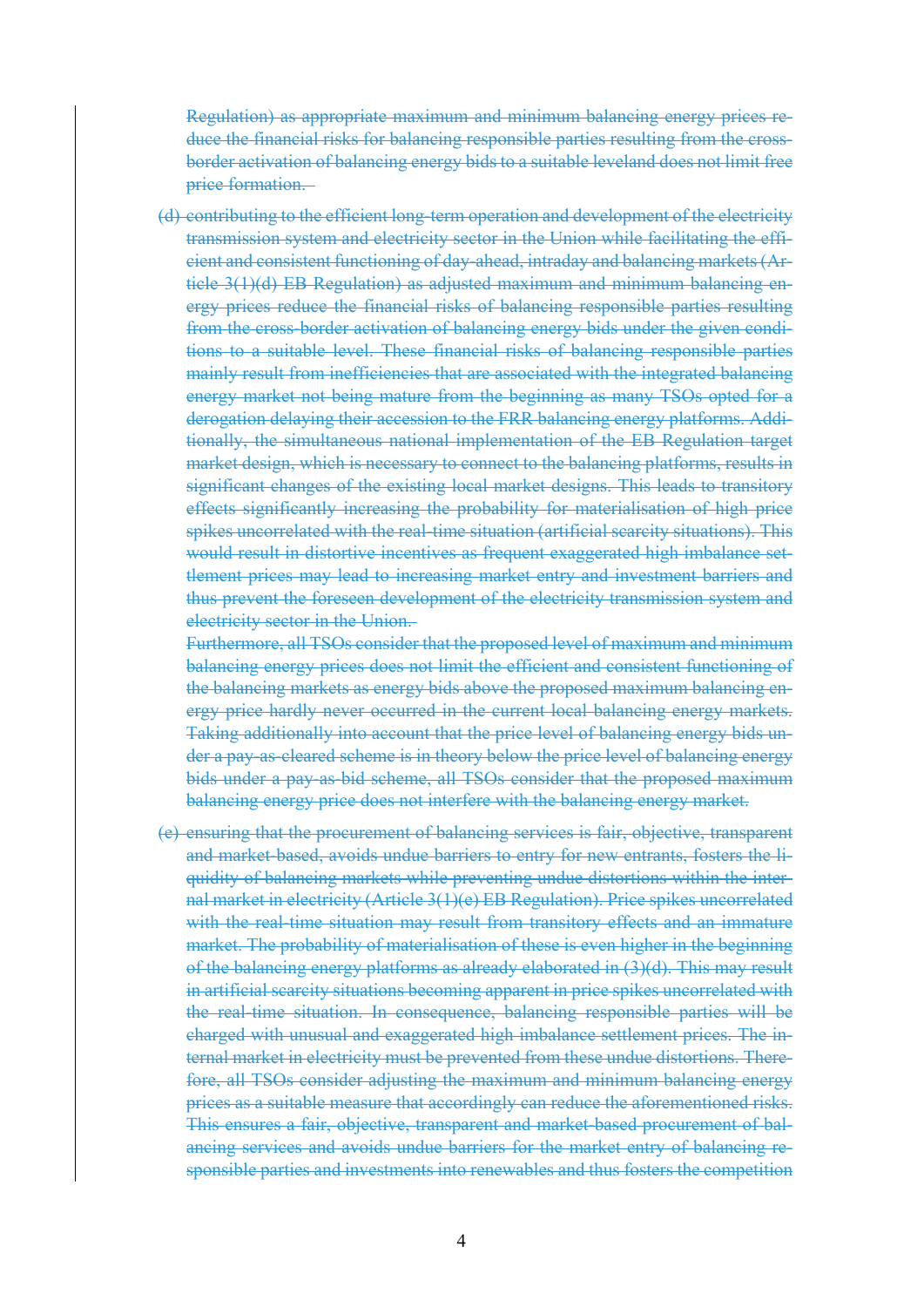on the wholesale energy markets. Additionally, appropriate maximum and minimum balancing energy prices do not negatively impact liquidity on the balancing market.

- (f) facilitating the participation of renewable energy sources and support the achievement of the European Union target for the penetration of renewable generation  $(A$ rticle  $3(1)(g)$  EB Regulation) as adjusted maximum and minimum balancing energy prices reduce the exposure of balancing responsible parties to high imbalance settlement prices that may threaten their existence, which would lower the willingness to invest into renewables, as they are very prone to imbalances because of the given forecasting inaccuracies of renewables.
- (4) The following changes additionally fulfil the principles regarding the operation of electricity markets listed in Article 3 REGULATION (EU) 2019/943 of the European Parliament and of the council of 5 June 2019 on the internal market for electricity ("Electricity Regulation"). In particular,
- (a)(2) the proposed level of maximum and minimum balancing energy prices does not limit that prices are formed on the basis of demand and supply. In general, a free price formation is possible at the integrated balancing energy market. However, this may be limited by a price inelastic demand side (majority of TSOs are price takers as they will not submit a price sensitive demand to the FRR balancing energy platforms) and an oligopolistic supply side (limited and small number of balancing service providers per member state). In addition, the balancing service providers shall be enabled to rationally calculate their balancing energy bids based on their true operational costs. All TSOs consider this condition to be met with the proposed level of maximum and minimum balancing energy prices. Additionally, allows all TSOs to jointly propose to introduce the technical price limits in case TSOs identify that technical price limits are needed for efficient functioning of the market. In such a case, these technical price limits shall take into account the maximum and minimum clearing price for day-ahead and intraday timeframes pursuant to Regulation (EU) 20122015/1222 serve as a limit that shall at least be met by the proposed harmonised maximum and minimum balancing energy prices...
	- (b) the proposed level of maximum and minimum balancing energy prices limits the risk for balancing responsible parties to be faced with exaggerated high imbalance settlement prices. This facilitates the investment into renewables (sustainable low carbon generation) and fosters their market entry as they are by nature very prone to imbalances and are unprotected against them despite the best possible forecast. Thus, they are very risk sensitive with regard to the threat of exaggerated high balancing energy prices.
	- (c) introducing the proposed level of maximum and minimum balancing energy prices facilitates fair competition thus ensuring security of supply by limiting potential market abuse. This is because in a situation where a balancing service provider with market power is able to exercise it via establishing exaggerated high balancing energy prices the proposed level of maximum and minimum balancing energy prices would effectively limit the abusive impact to the market by limiting the imbalance settlement price accordingly. This effect is strengthened by the largely inflexible demand side in the balancing energy market wich, together with the oligopolistic supply side, may lead to distorted market results.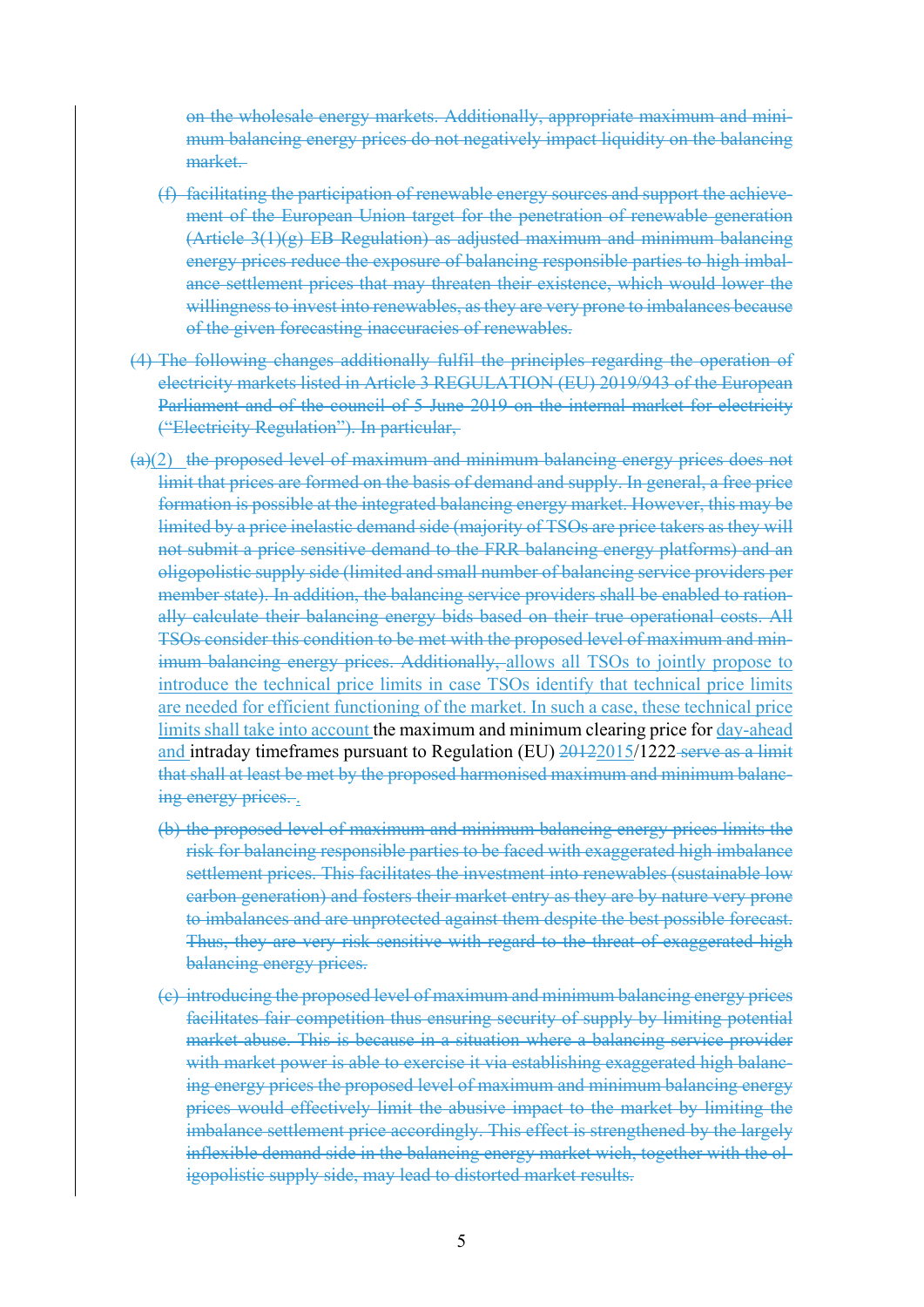(d) the proposed level of maximum and minimum balancing energy prices limits the risk for balancing responsible parties to be faced with exaggerated high balancing energy prices unexpectedly. The cross border marginal price may be set by crossborder activation of balancing energy originating from a demand for balancing energy in another bidding zone. Even if the national balancing energy market would be mature, the exchange of balancing energy brings the risk of being exposed to unforeseen foreign market effects that cannot be influenced and predicted. Mitigating this risk may give more comfort for being exposed to prices resulting from the integrated market for balancing energy and thus ensures effective regional cooperation.

Furthermore, the proposed level of maximum and minimum balancing energy prices allows balancing responsible parties to be protected against non-sustainable price volatility risks and thus ensure efficient functioning of the balancing energy market. In particular, the proposed level of maximum and minimum balancing energy prices protects balancing responsible parties from slipping into insolvency through no fault of their own and limits the uncertainty on future returns on investments into renewables.

- (3) Article 10(1) second sentence of Regulation (EU) 2019/943 allows for The technical price limits which may be applied in the balancing timeframe. Therefore, all TSOs understand that Regulation (EU) 2019/943 does not restrict the possibility, provided by the pursuant to Article 30(2) of the EB Regulation, of introducing have already been set in the pricing methodology at the level of 99,999€/MWh and -99,999€/MWh for both positive and negative balancing energy. These price limits are not lower than the limits imposed within the day-ahead and intraday timeframes and therefore do not restrict price formation.
- (5)(4) This amendment introduces transitional price limits in addition to the technical price limits in the balancing timeframe. which are lower than the technical price limits, for a limited period of time. The purpose of these transitional price limits is to alleviate any concerns linked to the transitory period during the first years of the operation of the European balancing platforms with the participation of all the TSOs, in accordance with Article 19 to Article 22 of the EB Regulation. As such, introducing these temporary lower price limits aims to facilitate the integration of the balancing markets, in line with the objective set out in Article  $3(1)(c)$  of the EB Regulation.
- (5) For the purposes of this firstThis amendment to the Pricing Methodology, the terms used shall have the meaning given to thempricing methodology has no negative impact on the other objectives listed in Article 2 of the Electricity Regulation, Article 23 of the EB Regulation and, since the technical price limits remain unchanged.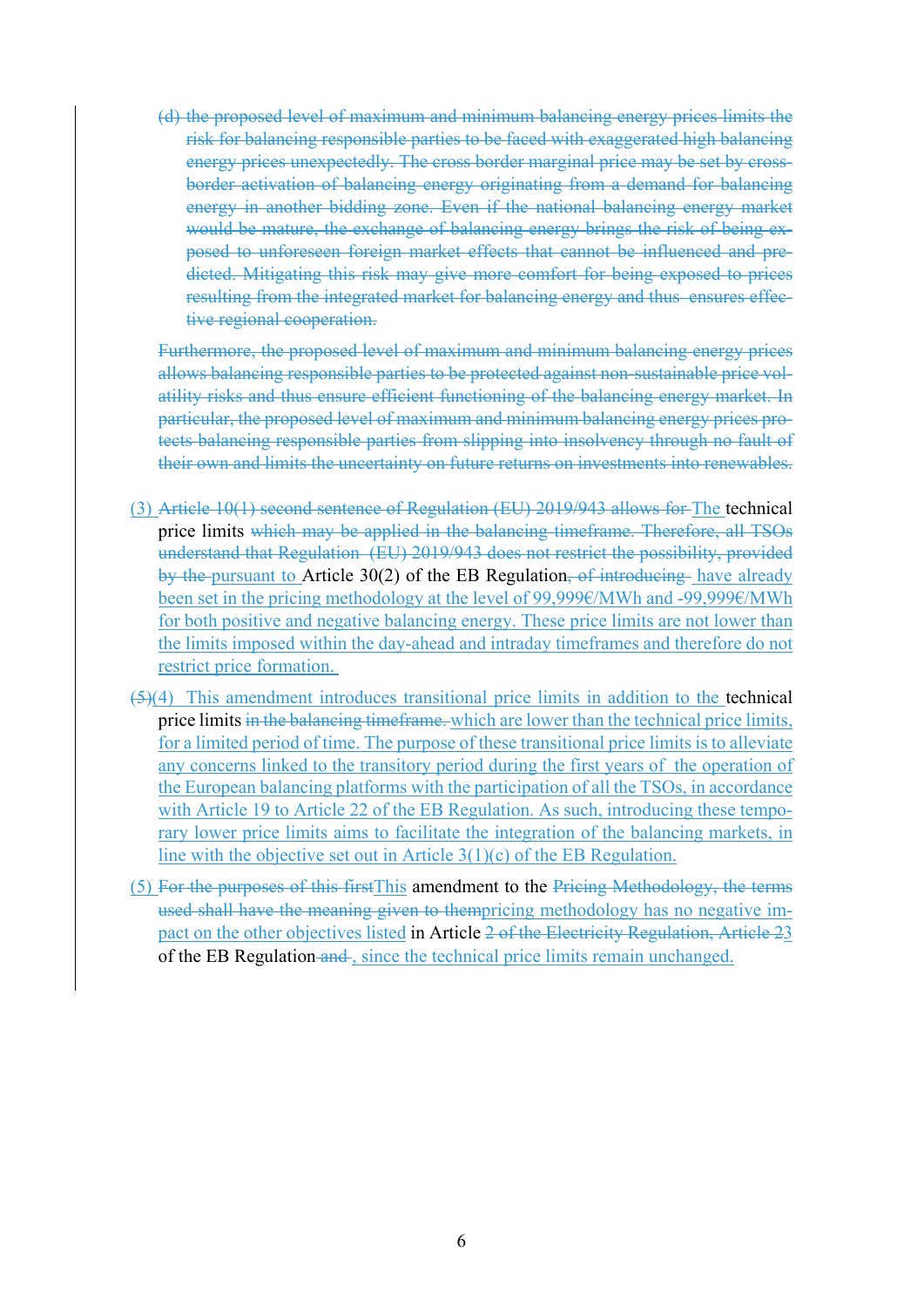#### **Article 3 of the SO Regulation1 Definitions and interpretations**

1. Article 2 – Definitions and theinterpretations – shall be amended as follows:

a) New definitions set out in Article 2 of Annex I ofshall be included and read accordingly:

'(g) 'maximum technical price limit' means the maximum price for all balancing energy product bids and the maximum value of the cross-border marginal price;

(6) (j) 'minimum technical price limit' means the minimum price for all balancing energy product bids and the Decision No 01/2020minimum value of the Agency for the Cooperation of the Energy Regulators of 24 January 2020 on the Pricing Methodology.cross-border marginal price;'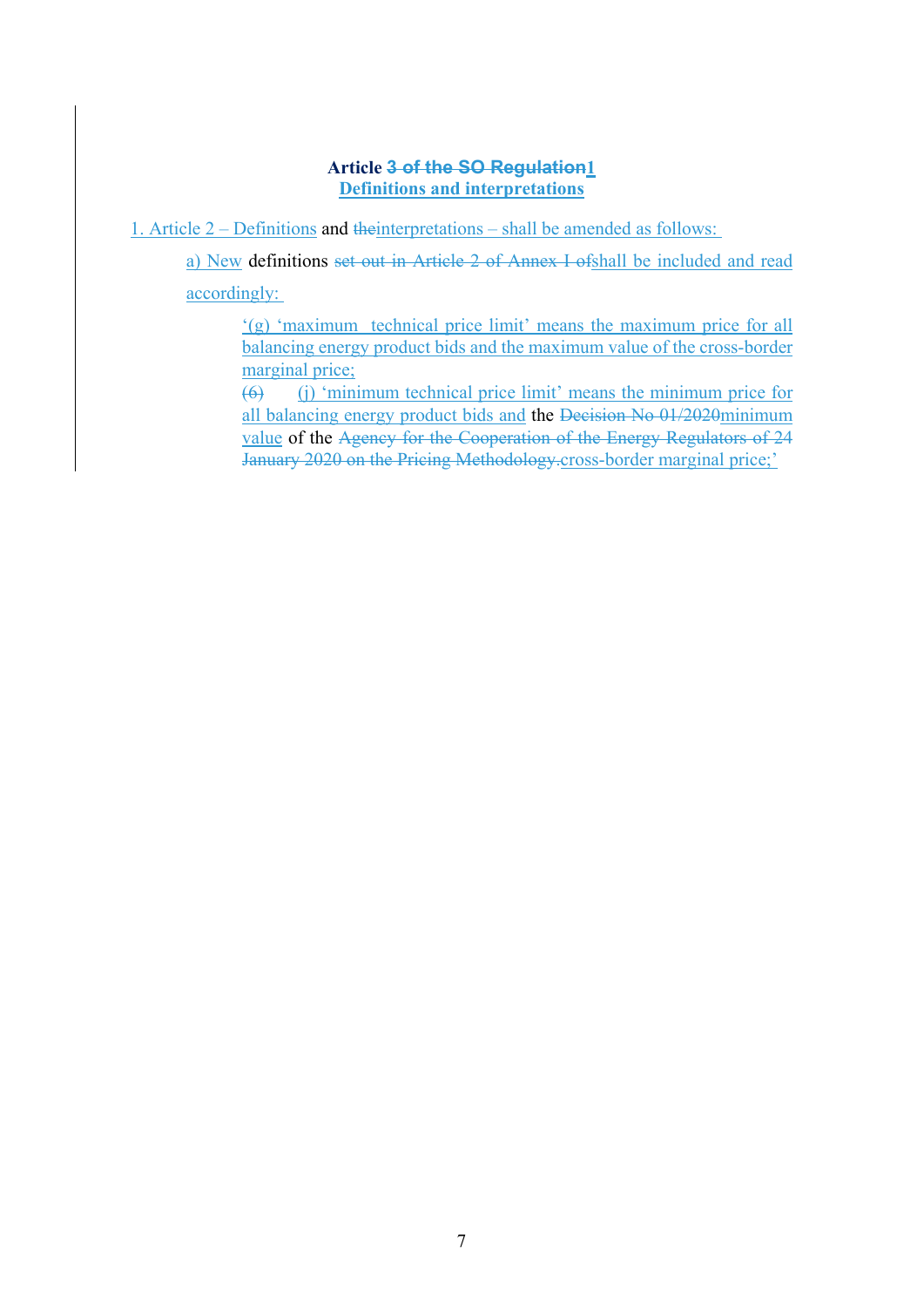#### SUBMIT THE FOLLOWING PROPOSAL FOR AMENDMENT TO ACER

#### **Article 12 General Principles**

1. Article 3 – General Principles - All TSOs propose to amend Article 3shall be amended as follows:

a) Paragraph 3 shall be amended and be read accordingly:

«3. The maximum technical price for all balancing energy product bids and the maximum value of the CBMPlimit shall be 15 00099,999 €/MWh. The minimum technical price for all balancing energy product bids and the minimum value of the CBMPlimit shall be  $-15\,00099.999\,\text{E/MWh.}$ 

#### **Article 3 Implementation Timeline**

1. Article 9 – Implementation timeline - shall be amended as follows:

 $\theta$  a) A new paragraph  $\frac{83}{9}$  shall be included and be read accordingly:

«8. No later than 18 months after the participation of all respective TSOs in the respective FRR balancing energy platform is mandatory, including the expiration of all respective derogations according to Article 62(2)(b) EB Regulation, all TSOs shall prepare a report and invite stakeholders to submit comments. The report shall justify whether the maximum and minimum balancing energy prices defined in Paragraph 3 of this Article for the respective balancing energy products should be maintained or amended. The final report shall be submitted to ACER no later than 2 years after the participation of all respective TSOs in the respective FRR balancing energy platform is mandatory, including the expiration of all respective derogations according to Article 62(2)(b) EB Regulation. »

c) A new paragraph 9 shall be included and be read accordingly:

«9. In addition to the report foreseen in Paragraph 8 of this Article, all TSOs shall include in the European report on integration of balancing markets to be published in accordance with Article 59 EB Regulation an analysis of the impact of the maximum and minimum balancing energy price defined in Paragraph 3 of this Article on the functioning of the market. All TSOs shall therefore set up, in consultation with ACER, relevant performance indicators to this analysis. If TSOs identify in their analysis that the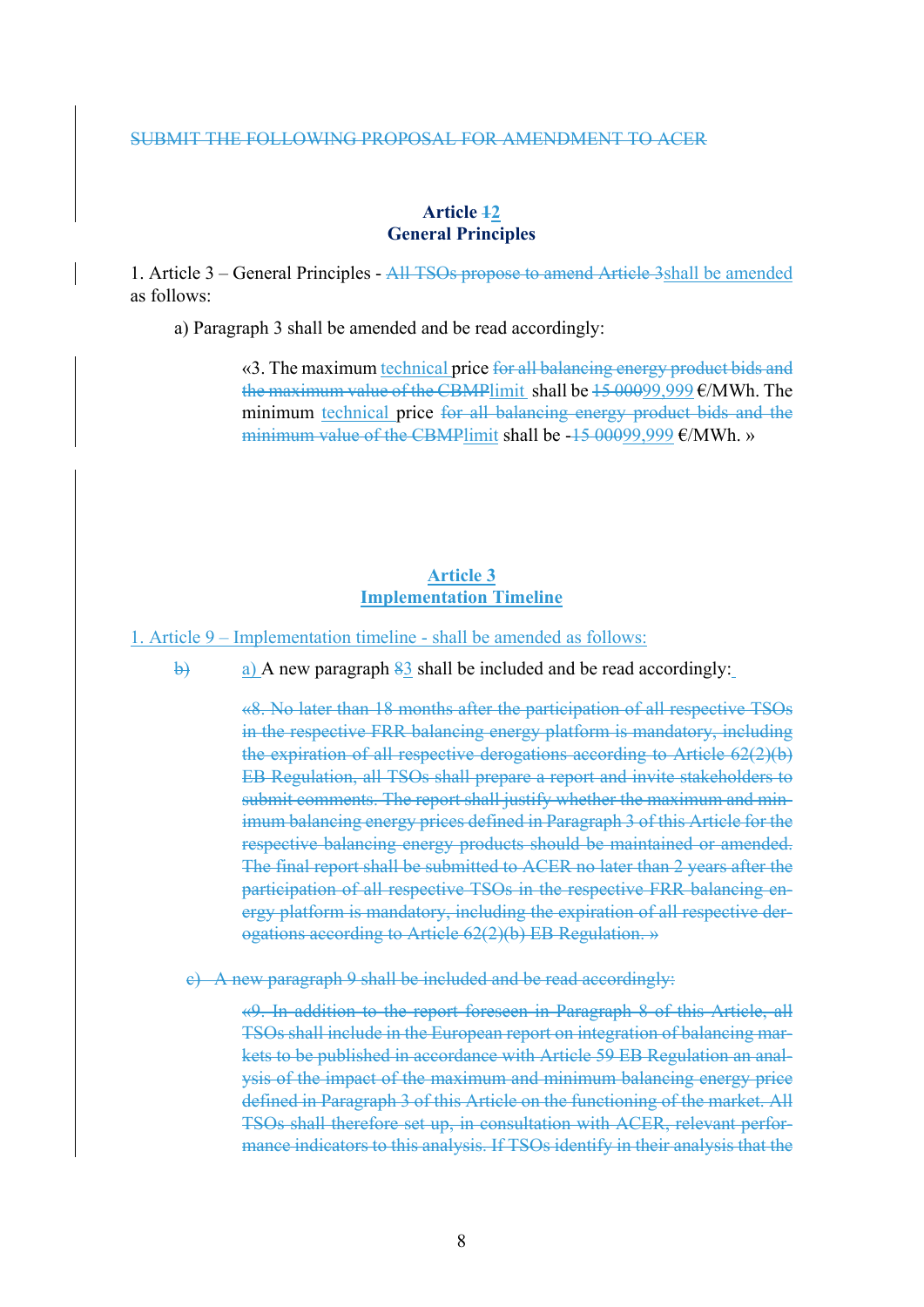maximum and minimum price levels under Paragraph (3) hinder the efficient functioning of the market, they shall trigger the assessment under Paragraph (8) with undue delay.»

d) A new paragraph 10 shall be included and be read accordingly:

 $#10.$ 

'3. Once the European balancing platforms are implemented in a Member State, and for a transitional period of up to 48 months from the implementation deadline pursuant to paragraph (1):

- (a) The transitional upper price limit shall be  $15,000 \text{ }\epsilon/\text{MWh}$  and the transitional lower price limit shall be - 15,000  $\epsilon$ /MWh;
- (b) If the harmonised maximum clearing price for the single intraday coupling in accordance with Article 54(1) of Commission Regulation (EU) 2015/1222 is increased by a certain amountincreases above 9-,999  $\epsilon$ /MWh, the maximum balancing energy transitional upper price definedlimit in Paragraph 3 of this Articleaccordance with subparagraph (a) shall be automatically increased increase by thisthe same amount.

IfIn this case, the harmonised minimum clearingtransitional lower price for single intraday coupling in accordance with Article 54(1) of Commission Regulation (EU) 2015/1222 is limit shall be decreased by a certain amount below -9 999  $\epsilon$ /MWh, the minimum balancing energy to the same absolute value.'

Points (a) and (b) shall apply for the TSOs participating in the RR-Platform from 1st July 2022.

Following the transitional period, the technical price defined in Paragraph limits from Article 3(3 of this Article shall be automatically decreased by this same amount.») shall apply.

#### **Article 2 Implementation Timeline**

b) A new paragraph 4 shall be included and be read accordingly:

'4. All TSOs shall implement this amendment of Pricing Methodology within 15 days after the publication report to ACER and to regulatory authorities on quarterly basis on the following aspects of the decision bybalancing energy price formation during the Agencytransitional period referred to in paragraph (3):

(a) monthly average values of used and available cross-zonal capacity for the Cooperationexchange of Energy Regulators.balancing energy per each bidding zone border and direction;

(b) average percentage of both submitted and activated standard balancing energy bids per product and per direction with prices higher (and lower) than 50%, 75%, 90%, 95% and 99% of the upper (and lower) transitional price limit; and

(c) volume weighted average price of the last (most expensive) 5% of